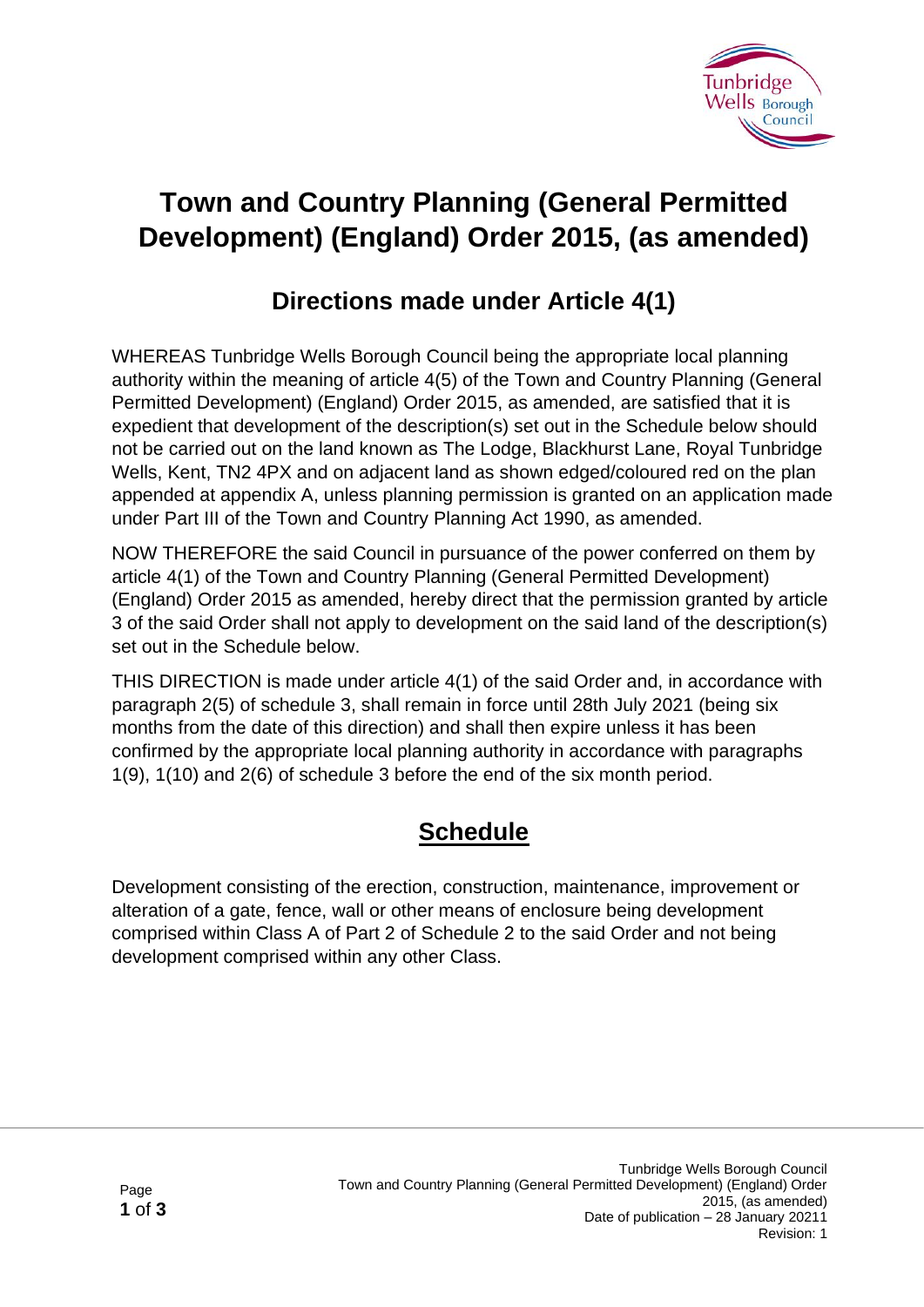Made under the Common Seal of Tunbridge Wells Borough Council this 28 day of January 2021

The Common Seal of the Council was affixed/to this Direction in the presence of Claudelle derroud Authorised signatory



Confirmed under the Common Seal of Tunbridge Wells Borough Council this Fay of July 2021

 $\frac{1}{2}$  ,  $\frac{1}{2}$  ,  $\frac{1}{2}$ 

The Common Seal of the Council was affixed to this Direction in the presence of Claudette Valmonica Authorised Signatory

> a kan and the g  $\mathcal{F}$  and  $\mathcal{F}$  are  $\mathcal{F}$  .

 $\sim 10^{10}$